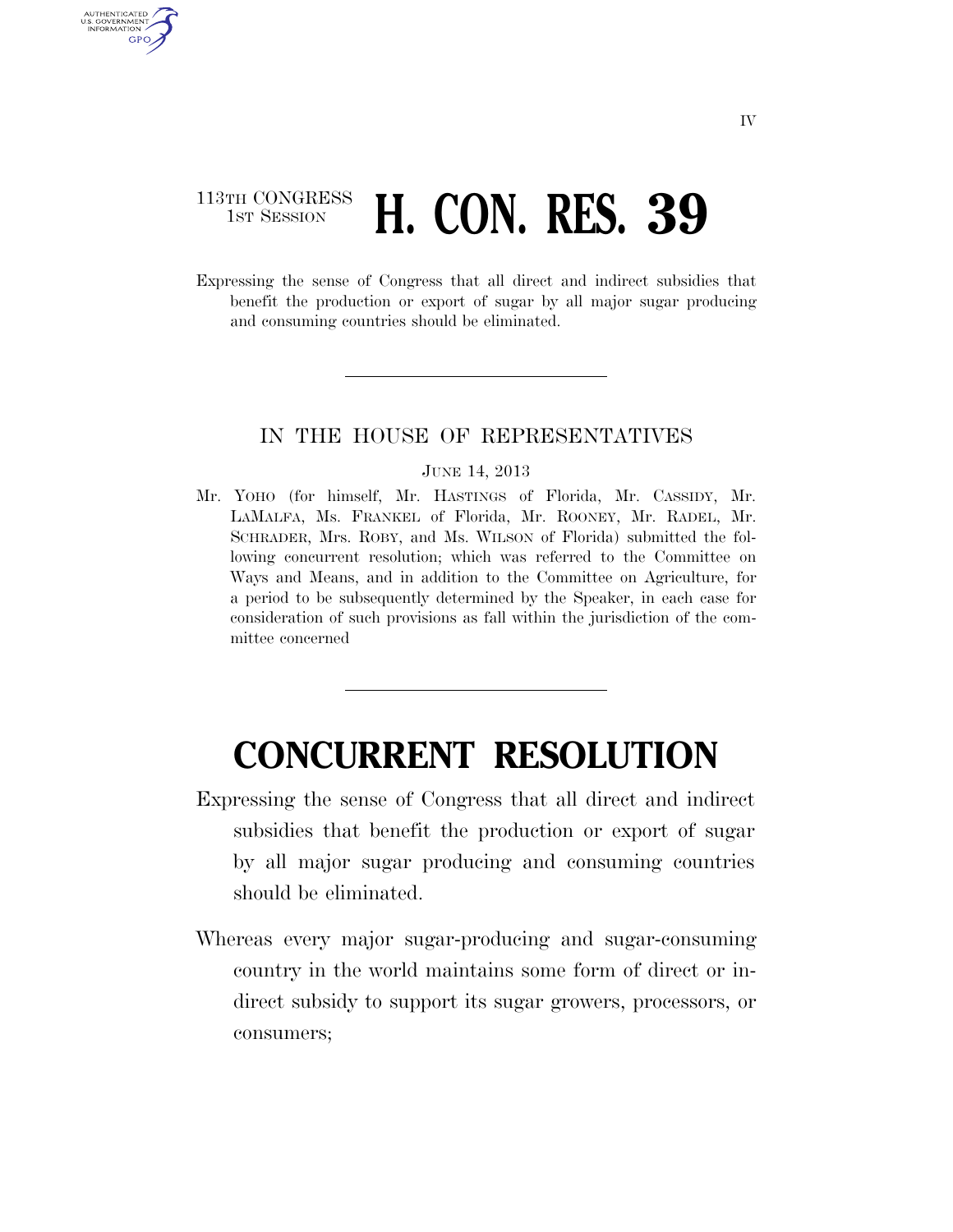Whereas virtually all of the more than 100 countries that produce sugar maintain market distorting subsidy programs, including—

(1) the Government of Brazil which has direct and indirect subsidies of at least \$2,500,000,000 per year for programs to promote its sugar and ethanol industry and a subsidized credit program making available over \$2,000,000,000 to growers to replant sugarcane; and

(2) the Government of Mexico which has direct and indirect subsidies to keep open 9 government-owned sugar mills accounting for 22 percent of Mexican sugar production and direct payments to sugarcane growers;

- Whereas the world sugar market is the most volatile commodity market in the world;
- Whereas the foregoing clauses provide ample evidence there is no undistorted, free market in sugar in the world today; and
- Whereas if such a free market did exist, United States sugar farmers and processors could compete effectively in that market: Now, therefore, be it
	- 1 *Resolved by the House of Representatives (the Senate*  2 *concurring),* That it is the sense of Congress that—
	- 3 (1) the President, by agreements negotiated 4 under the auspices of the World Trade Organization, 5 should seek elimination of all direct and indirect 6 subsidies benefitting the production or export of 7 sugar by the government of—
- 8 (A) each country that exported more than 9 200,000 metric tons of sugar during 2013; and